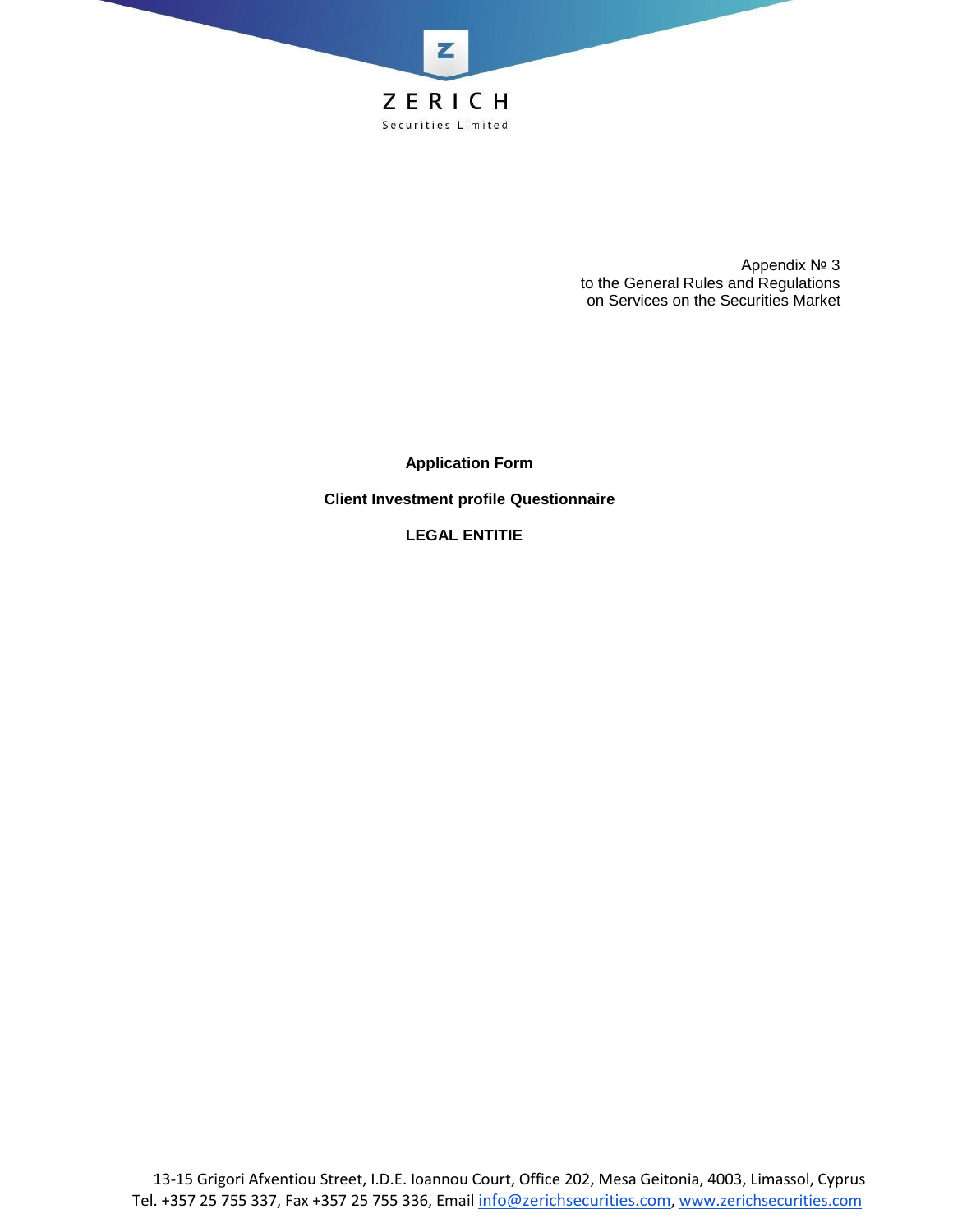

**WARNING:** Unless this questionnaire is fully completed, we will not be able to assess the appropriateness of any envisaged services or transactions

| <b>Name of the Customer</b>                   |                                   |                                                                                 |                 |                 |                 |
|-----------------------------------------------|-----------------------------------|---------------------------------------------------------------------------------|-----------------|-----------------|-----------------|
| <b>Trading Name</b>                           |                                   |                                                                                 |                 |                 |                 |
| <b>CONTACT DETAILS</b>                        |                                   | Head office<br>address<br>Telephone<br>number(s)<br>Fax number<br>Email address |                 |                 |                 |
|                                               |                                   | Website<br>Country of<br>incorporation<br>Date of<br>incorporation              |                 |                 |                 |
| <b>REGISTRATION DETAILS</b>                   |                                   | Registering<br>authority<br>Registration                                        |                 |                 |                 |
|                                               |                                   | number<br>Registered<br>address                                                 |                 |                 |                 |
|                                               |                                   | LEI code                                                                        |                 |                 |                 |
|                                               |                                   | <b>Director</b>                                                                 | <b>Director</b> | <b>Director</b> | <b>Director</b> |
|                                               | First name                        |                                                                                 |                 |                 |                 |
|                                               |                                   |                                                                                 |                 |                 |                 |
|                                               | Last name                         |                                                                                 |                 |                 |                 |
|                                               | Middle/initial                    |                                                                                 |                 |                 |                 |
|                                               | Gender                            |                                                                                 |                 |                 |                 |
|                                               | Number                            |                                                                                 |                 |                 |                 |
| <b>PASSPORT</b><br><b>IDENTIFICATION CARD</b> | Series<br>Date of<br>issue        |                                                                                 |                 |                 |                 |
| <b>DETAILS</b>                                | Date of<br>expire                 |                                                                                 |                 |                 |                 |
|                                               | Issuing<br>authority              |                                                                                 |                 |                 |                 |
|                                               | Nationality                       |                                                                                 |                 |                 |                 |
|                                               | Place of<br>birth                 |                                                                                 |                 |                 |                 |
|                                               | Date of birth                     |                                                                                 |                 |                 |                 |
| Current full permanent address                |                                   |                                                                                 |                 |                 |                 |
|                                               | Profession<br>Telephone number(s) |                                                                                 |                 |                 |                 |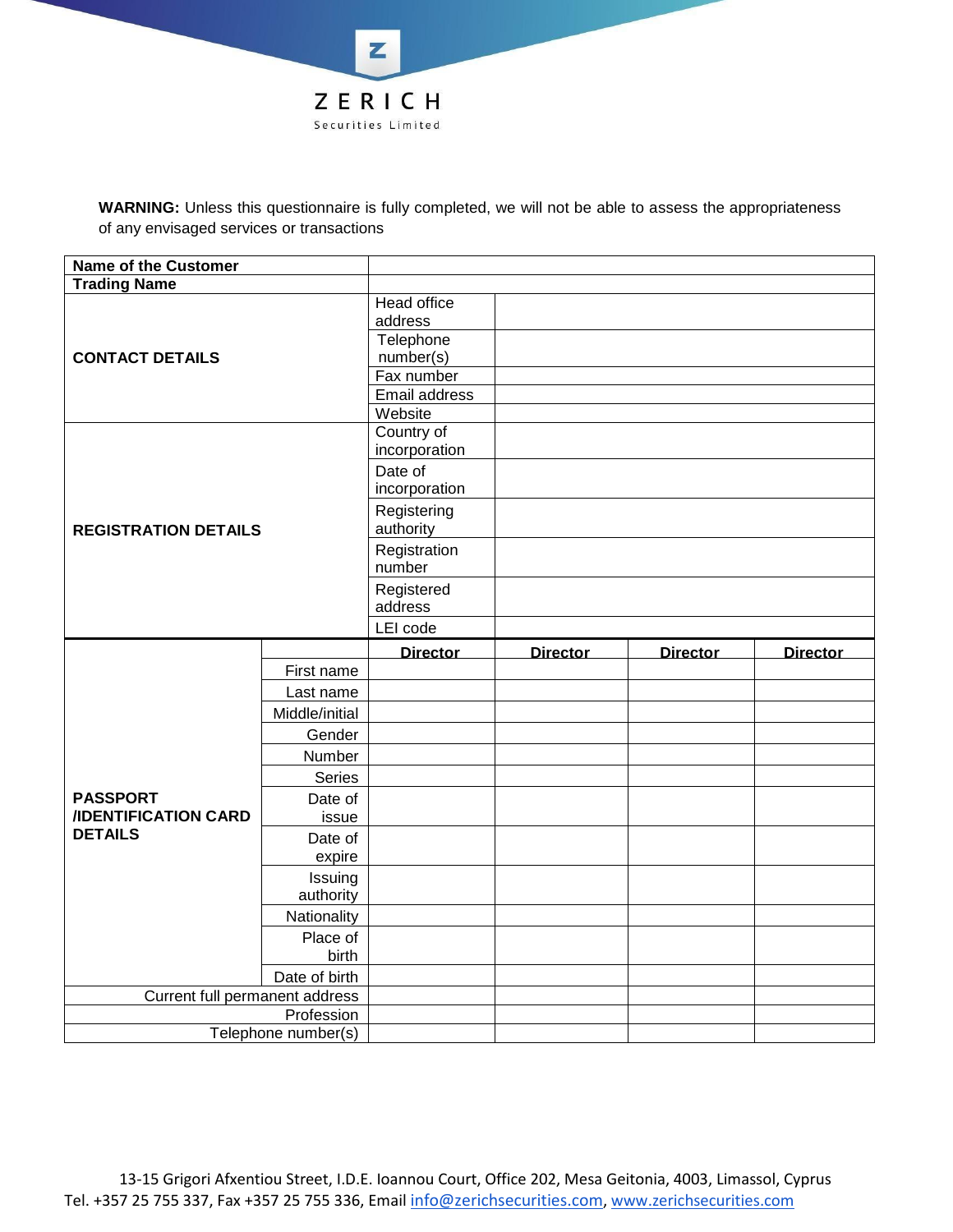

|                                               | Fax number                  |                                                     |                                                     |                                                     |                                                      |
|-----------------------------------------------|-----------------------------|-----------------------------------------------------|-----------------------------------------------------|-----------------------------------------------------|------------------------------------------------------|
|                                               | Email address               |                                                     |                                                     |                                                     |                                                      |
|                                               |                             | Shareholder/<br><b>Beneficial</b><br>Owner          | Shareholder/<br><b>Beneficial</b><br><b>Owner</b>   | Shareholder/<br><b>Beneficial</b><br><b>Owner</b>   | Shareholder/<br><b>Beneficial</b><br>Owner           |
|                                               | First name                  |                                                     |                                                     |                                                     |                                                      |
|                                               | Last name                   |                                                     |                                                     |                                                     |                                                      |
|                                               | Middle/initial              |                                                     |                                                     |                                                     |                                                      |
|                                               | Gender                      |                                                     |                                                     |                                                     |                                                      |
|                                               | Number                      |                                                     |                                                     |                                                     |                                                      |
| <b>PASSPORT</b>                               | <b>Series</b>               |                                                     |                                                     |                                                     |                                                      |
| <b>IIDENTIFICATION CARD</b><br><b>DETAILS</b> | Date of<br>issue            |                                                     |                                                     |                                                     |                                                      |
|                                               | Date of<br>expire           |                                                     |                                                     |                                                     |                                                      |
|                                               | Issuing<br>authority        |                                                     |                                                     |                                                     |                                                      |
|                                               | Nationality                 |                                                     |                                                     |                                                     |                                                      |
|                                               | Place of<br>birth           |                                                     |                                                     |                                                     |                                                      |
|                                               | Date of birth               |                                                     |                                                     |                                                     |                                                      |
|                                               | Respective share            |                                                     |                                                     |                                                     |                                                      |
| Current full permanent address                |                             |                                                     |                                                     |                                                     |                                                      |
|                                               | Profession                  |                                                     |                                                     |                                                     |                                                      |
|                                               | Telephone Number(s)         |                                                     |                                                     |                                                     |                                                      |
|                                               | Fax number<br>Email address |                                                     |                                                     |                                                     |                                                      |
|                                               |                             |                                                     |                                                     |                                                     |                                                      |
|                                               |                             | <b>Authorised</b><br>representative<br>or signatory | <b>Authorised</b><br>representative<br>or signatory | <b>Authorised</b><br>representative<br>or signatory | <b>Authorised</b><br>representativ<br>e or signatory |
|                                               | First name                  |                                                     |                                                     |                                                     |                                                      |
|                                               | Last name                   |                                                     |                                                     |                                                     |                                                      |
|                                               | Middle/initial              |                                                     |                                                     |                                                     |                                                      |
|                                               | Gender                      |                                                     |                                                     |                                                     |                                                      |
| <b>PASSPORT</b>                               | Number                      |                                                     |                                                     |                                                     |                                                      |
| <b>/IDENTIFICATION CARD</b><br><b>DETAILS</b> | Series                      |                                                     |                                                     |                                                     |                                                      |
|                                               | Date of<br>issue            |                                                     |                                                     |                                                     |                                                      |
|                                               | Date of                     |                                                     |                                                     |                                                     |                                                      |
|                                               | expire                      |                                                     |                                                     |                                                     |                                                      |
|                                               | Issuing<br>authority        |                                                     |                                                     |                                                     |                                                      |
|                                               | Nationality                 |                                                     |                                                     |                                                     |                                                      |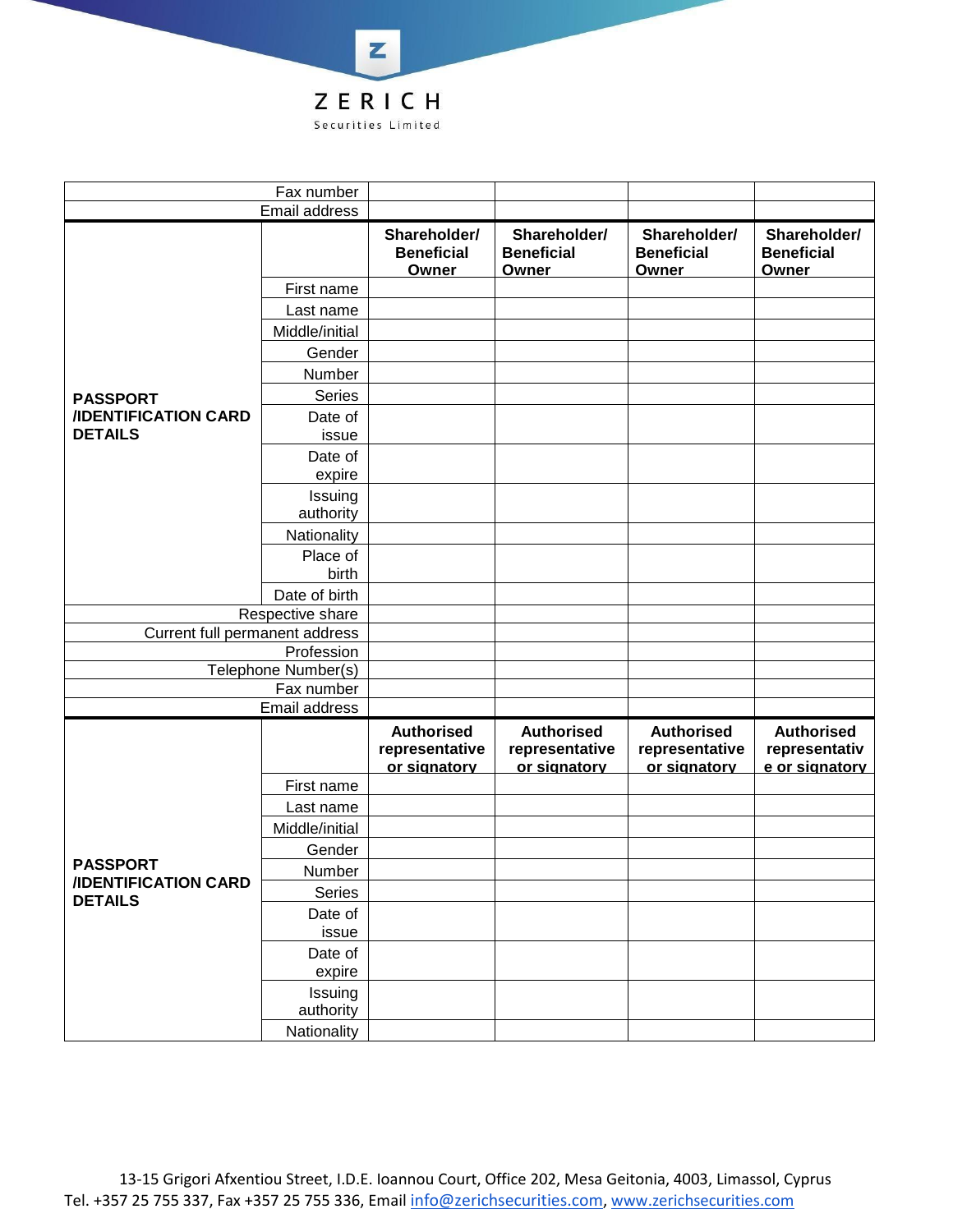

|                                 | Place of            |                                                                                                                                                                                                                                                                                                                                                                                                                                                                                                |                                                                    |                                                                                     |                     |              |
|---------------------------------|---------------------|------------------------------------------------------------------------------------------------------------------------------------------------------------------------------------------------------------------------------------------------------------------------------------------------------------------------------------------------------------------------------------------------------------------------------------------------------------------------------------------------|--------------------------------------------------------------------|-------------------------------------------------------------------------------------|---------------------|--------------|
|                                 | birth               |                                                                                                                                                                                                                                                                                                                                                                                                                                                                                                |                                                                    |                                                                                     |                     |              |
|                                 | Date of birth       |                                                                                                                                                                                                                                                                                                                                                                                                                                                                                                |                                                                    |                                                                                     |                     |              |
| Current full permanent address  | Term of Authority   |                                                                                                                                                                                                                                                                                                                                                                                                                                                                                                |                                                                    |                                                                                     |                     |              |
|                                 | Profession          |                                                                                                                                                                                                                                                                                                                                                                                                                                                                                                |                                                                    |                                                                                     |                     |              |
|                                 | Telephone Number(s) |                                                                                                                                                                                                                                                                                                                                                                                                                                                                                                |                                                                    |                                                                                     |                     |              |
|                                 | Fax number          |                                                                                                                                                                                                                                                                                                                                                                                                                                                                                                |                                                                    |                                                                                     |                     |              |
|                                 | Email address       |                                                                                                                                                                                                                                                                                                                                                                                                                                                                                                |                                                                    |                                                                                     |                     |              |
| <b>Customer's Activities</b>    |                     | I National or regional government<br>□ Pension Fund or its managing company<br>□ Public body managing public debt<br>$\Box$ Listed company<br>□ International institution such as World Bank, IMF etc.<br>$\Box$ Private enterprise<br>$\Box$ Credit institution<br>$\Box$ Trust<br>□ Investment Firm<br>$\Box$ Fund<br>□ Regulated or authorised financial institution (please specify)<br>Il Insurance company<br>□ Undertakings for Collective investment scheme or its managing<br>company |                                                                    |                                                                                     |                     |              |
|                                 |                     |                                                                                                                                                                                                                                                                                                                                                                                                                                                                                                | $\Box$ Other (please specify)<br>Extensive<br>(> 5Y)<br>experience | $\Box$ Moderate<br>$(2Y-5Y)$                                                        | $\Box$ Little (<2Y) | $\square$ No |
|                                 |                     | Average value<br><b>of</b><br>transactions<br><b>Nature of financial instruments</b><br>over the<br>previous year<br>(Euro)                                                                                                                                                                                                                                                                                                                                                                    |                                                                    | Average<br>frequency of<br>transactions<br>per quarter<br>over the<br>previous year |                     |              |
|                                 |                     |                                                                                                                                                                                                                                                                                                                                                                                                                                                                                                | <b>Transferable securities</b>                                     |                                                                                     |                     |              |
|                                 |                     |                                                                                                                                                                                                                                                                                                                                                                                                                                                                                                | Corporate bonds                                                    |                                                                                     |                     |              |
| <b>CUSTOMER EXPERIENCE WITH</b> |                     | п                                                                                                                                                                                                                                                                                                                                                                                                                                                                                              | Government or municipal<br>bonds                                   |                                                                                     |                     |              |
| <b>FINANCIAL INSTRUMENTS</b>    |                     |                                                                                                                                                                                                                                                                                                                                                                                                                                                                                                | Promissory notes                                                   |                                                                                     |                     |              |
|                                 |                     | П                                                                                                                                                                                                                                                                                                                                                                                                                                                                                              | undertakings (UCTIS)                                               | Units in collective investment                                                      |                     |              |
|                                 |                     | П                                                                                                                                                                                                                                                                                                                                                                                                                                                                                              | Options, futures, swaps,<br>FRAs relating to securities            |                                                                                     |                     |              |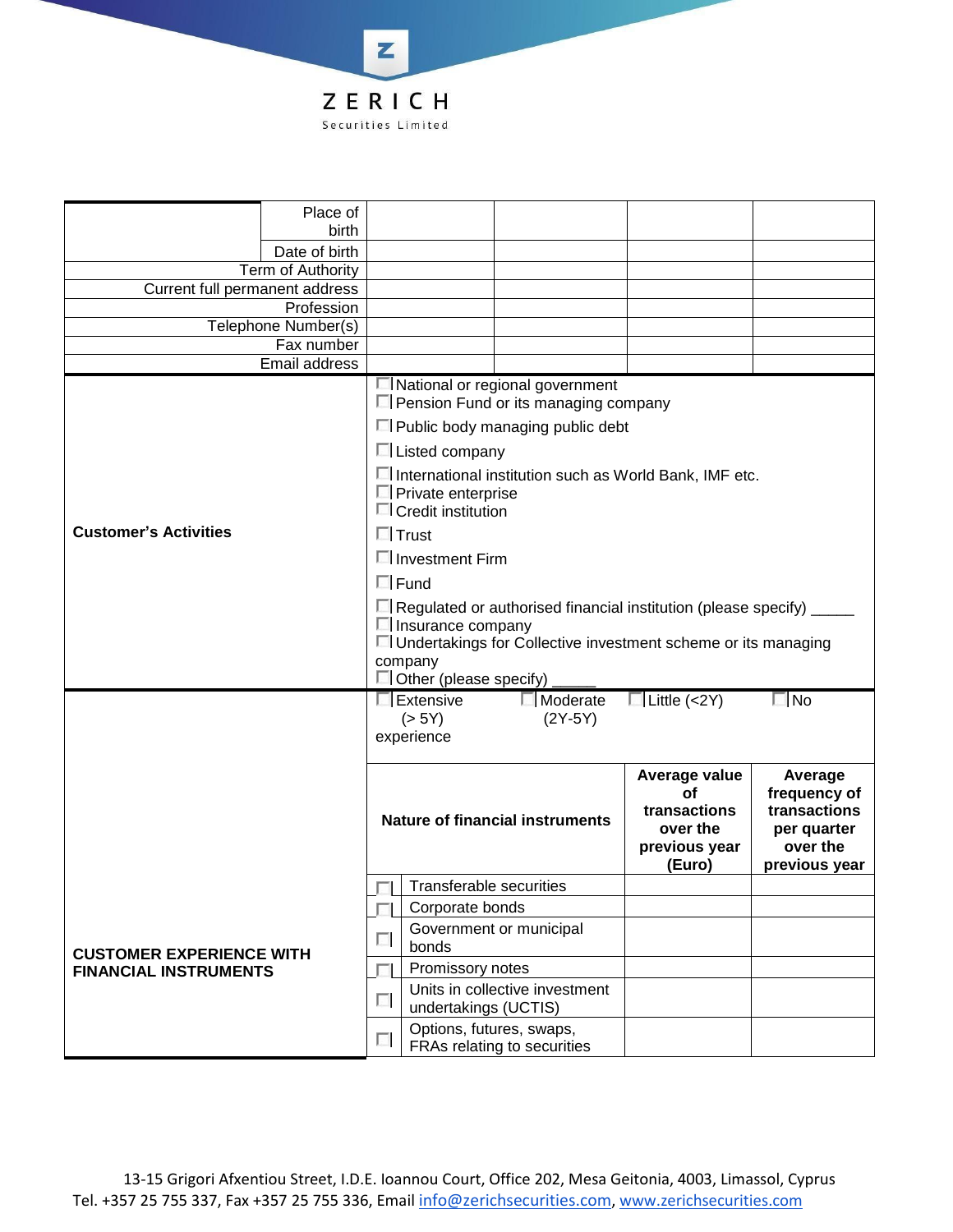

|                         |                              | $\Box$ Options, futures, swaps, FRAs relating to<br>securities<br>□ Options, futures, swaps, FRAs relating to<br>commodities that must be settled in cash | Other instrument<br>$\Box$ Other instrument |
|-------------------------|------------------------------|-----------------------------------------------------------------------------------------------------------------------------------------------------------|---------------------------------------------|
|                         |                              | variable, inflation rates etc<br>$\Box$ UCTIS                                                                                                             | Repos                                       |
|                         |                              | futures, swaps, FRAs relating to                                                                                                                          | climatic                                    |
| <b>INVESTMENT GOALS</b> | s / Financial<br>instruments | $\Box$ Promissory notes                                                                                                                                   | $\Box$ Options,                             |
|                         | Nature of<br>transaction     | Government or municipal bonds<br>differences/Forex                                                                                                        | Contracts for                               |
|                         |                              | $\Box$ Corporate bonds<br>instruments                                                                                                                     | Derivative                                  |
|                         |                              | are traded                                                                                                                                                | and also they                               |
|                         |                              | that can be physically settled                                                                                                                            | commodities                                 |
|                         |                              | $\Box$ Transferable securities<br>futures, swaps, FRAs relating to                                                                                        | Options,<br>п                               |
|                         |                              | Other instrument:                                                                                                                                         |                                             |
|                         |                              | Other instrument:                                                                                                                                         |                                             |
|                         |                              | Repos<br>Other instrument:                                                                                                                                |                                             |
|                         |                              | Options, futures, swaps,<br>FRAs relating to climatic<br>п<br>variable, inflation rates etc                                                               |                                             |
|                         |                              | Contracts for<br><b>A</b><br>differences/Forex                                                                                                            |                                             |
|                         |                              | and also they are traded<br>Derivative instruments                                                                                                        |                                             |
|                         |                              | Options, futures, swaps,<br>FRAs relating to commodities<br>$\overline{a}$<br>that can be physically settled                                              |                                             |
|                         |                              | Options, futures, swaps,<br>FRAs relating to commodities<br>$\overline{a}$<br>that must be settled in cash                                                |                                             |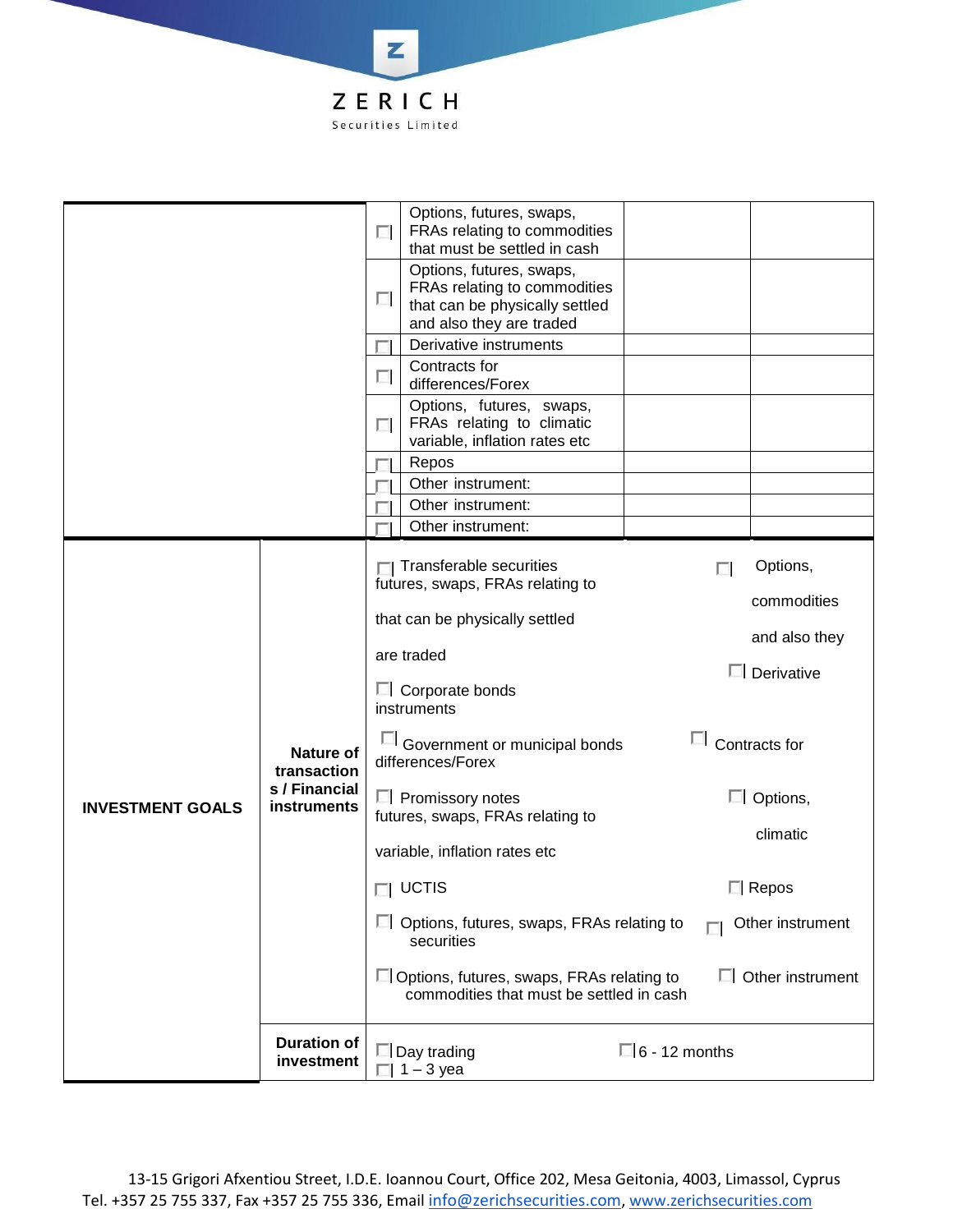

|                                                                                |                                                             | $\square$ 3 – 5 years<br>$\Box$ > 10 years |                                             | $\Box$ 5 – 10 years                                                               |              |
|--------------------------------------------------------------------------------|-------------------------------------------------------------|--------------------------------------------|---------------------------------------------|-----------------------------------------------------------------------------------|--------------|
|                                                                                | <b>Expected</b><br>frequency of<br>transactions<br>per year | □ 1-5<br>$\Box$ 100+                       | $\Box$ 5-10                                 | $-10-50$                                                                          | $\Box$ 50-99 |
|                                                                                | Level of<br>investment<br>risk                              | $\Box$ High<br>$\Box$ Low                  |                                             | $\Box$ Medium                                                                     |              |
|                                                                                | <b>Investment</b>                                           |                                            | □ Capital Protection<br>Speculation         | □ Capital Growth                                                                  |              |
|                                                                                | objectives <sup>1</sup>                                     |                                            | Income Generation<br>Other (please specify) | $\Box$ Income Generation +<br>$\Box$ Capital Growth                               |              |
|                                                                                | <b>Funds</b><br>available<br>for                            | <b>EURO</b>                                |                                             |                                                                                   |              |
|                                                                                | investment                                                  |                                            |                                             |                                                                                   |              |
|                                                                                | s                                                           |                                            |                                             |                                                                                   |              |
| <b>CHOOSE BASE CURRENCY</b>                                                    |                                                             | $\Box$ USD                                 | <b>EUR</b>                                  | <b>GBP</b><br><b>YPY</b>                                                          | CHF<br>П     |
| <b>CHOOSE LEVERAGE (If Applicable)</b>                                         |                                                             | լ 1:5<br>1:125                             | 1:150<br>□ 1:175 □ 1:200 □ 1:500            | $\Box$ 1:10 $\Box$ 1:20 $\Box$ 1:25 $\Box$ 1:50 $\Box$ 1:75 $\Box$ 1:100          |              |
| <b>ANTICIPATED YEARLY</b><br><b>ACCOUNT TURNOVER</b>                           |                                                             |                                            | $\leq 1,000,000$ □ ≥ 1,000,000              | $\Box$ ≤ 10,000 $\Box$ ≤ 30,000 $\Box$ ≤ 50,000 $\Box$ ≤ 100,000 $\Box$ ≤ 500,000 |              |
| Description of the                                                             |                                                             |                                            |                                             |                                                                                   |              |
| <b>Customer's business</b>                                                     |                                                             |                                            |                                             |                                                                                   |              |
| <b>Authority regulating Customer's</b><br>activities (Name/details of license) |                                                             |                                            |                                             |                                                                                   |              |
| Source of funds                                                                |                                                             |                                            |                                             |                                                                                   |              |
| <b>Expected origin of incoming</b>                                             |                                                             |                                            |                                             |                                                                                   |              |
| funds to be credited in the account<br><b>Expected destination of</b>          |                                                             |                                            |                                             |                                                                                   |              |
| outgoing transfers                                                             |                                                             |                                            |                                             |                                                                                   |              |
| Annual turnover (euro)                                                         |                                                             |                                            |                                             |                                                                                   |              |
| <b>Gross profit</b>                                                            |                                                             |                                            |                                             |                                                                                   |              |
| Net profit<br><b>Balance sheet total (euro)</b>                                |                                                             |                                            |                                             |                                                                                   |              |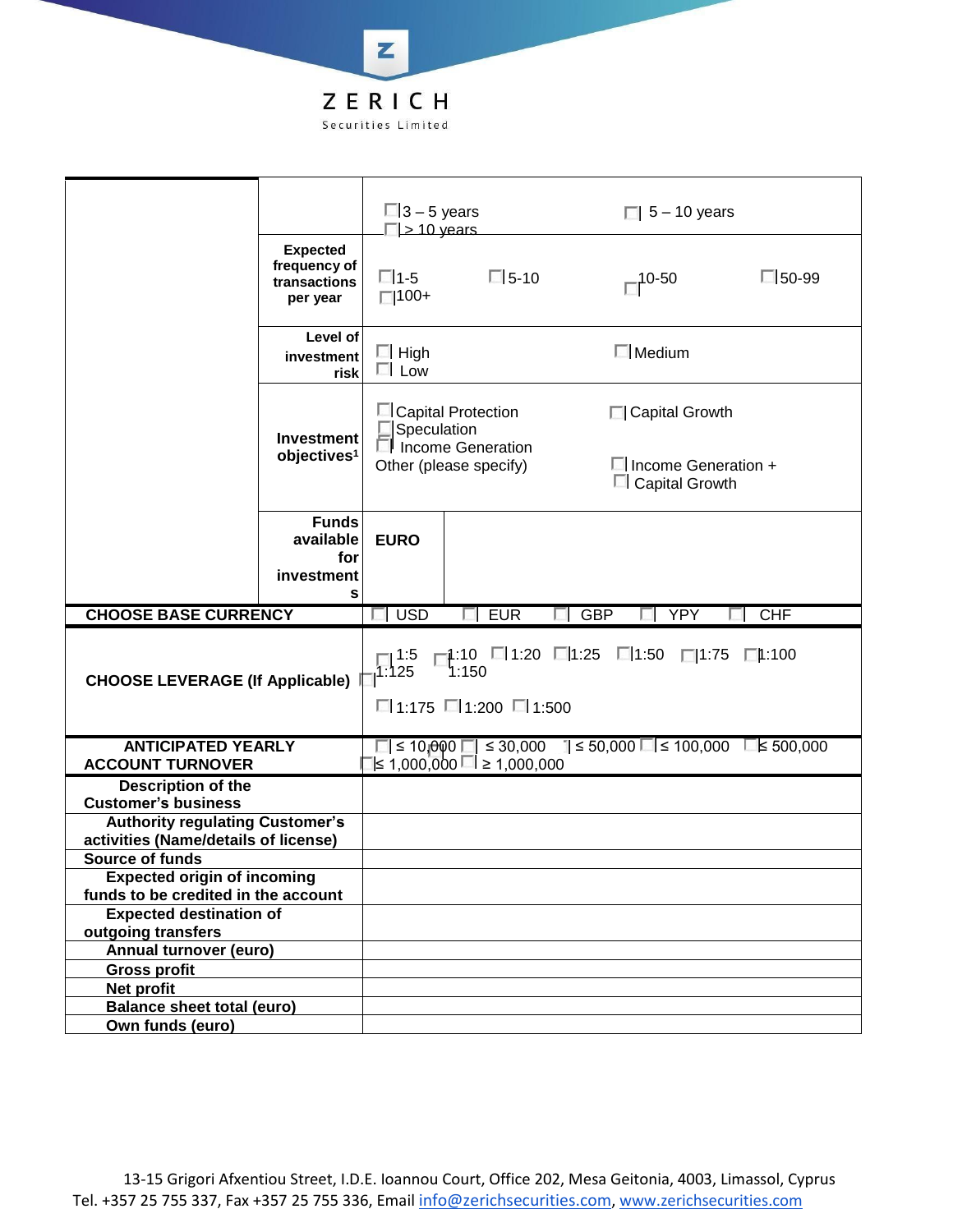

**Persons on which behalf customer is acting (if applicable) Purpose and reason for opening the account Description of ownership structure of the customer (Group) (up to the ultimate beneficial owner) Country of incorporation of the parent company, subsidiary companies and associate companies**

> Do any of the Directors/shareholders/beneficial owners/authorised signatories/representatives hold or held in the last 12 months any prominent public functions (i.e. head of State, head of government, minister or deputy or assistant minister; member of parliament; member of supreme courts, of constitutional courts or of other highlevel judicial bodies; member of courts of auditors or of the boards of central bank; ambassador; high-ranking officer in the armed forces; member of the administrative, management or supervisory bodies of State-owned enterprises)



Is any of the immediate family members or close associate of the above persons is such person? (the spouse or the person with which he/she cohabit for at least one year, their children and their spouses or the persons with which cohabit for at least one year, their parents, any natural person who is known to have joint beneficial ownership of legal entities or legal arrangements, or any other close business relations, with a PEP, any natural person who has sole beneficial ownership of a legal entity or legal arrangement which is known to have been set up for the benefit de facto of a PEP)

| $\Box$ YES | $\Box$ NO |
|------------|-----------|
|            |           |

Do the legal entity involved in the Electronic gambling /gaming activities through the internet?

 $\Box$  YES  $\Box$  NO

Do the legal entity offer services (e.g. payment provider, software house, card acquirer) to persons involved in Electronic gambling /gaming activities through the internet?

 $\Box$  YES  $\Box$  NO

Do the authorised representative work in the past 5 years in the financial services sector for more than 1 year?

## **PERSONAL DECLARATION**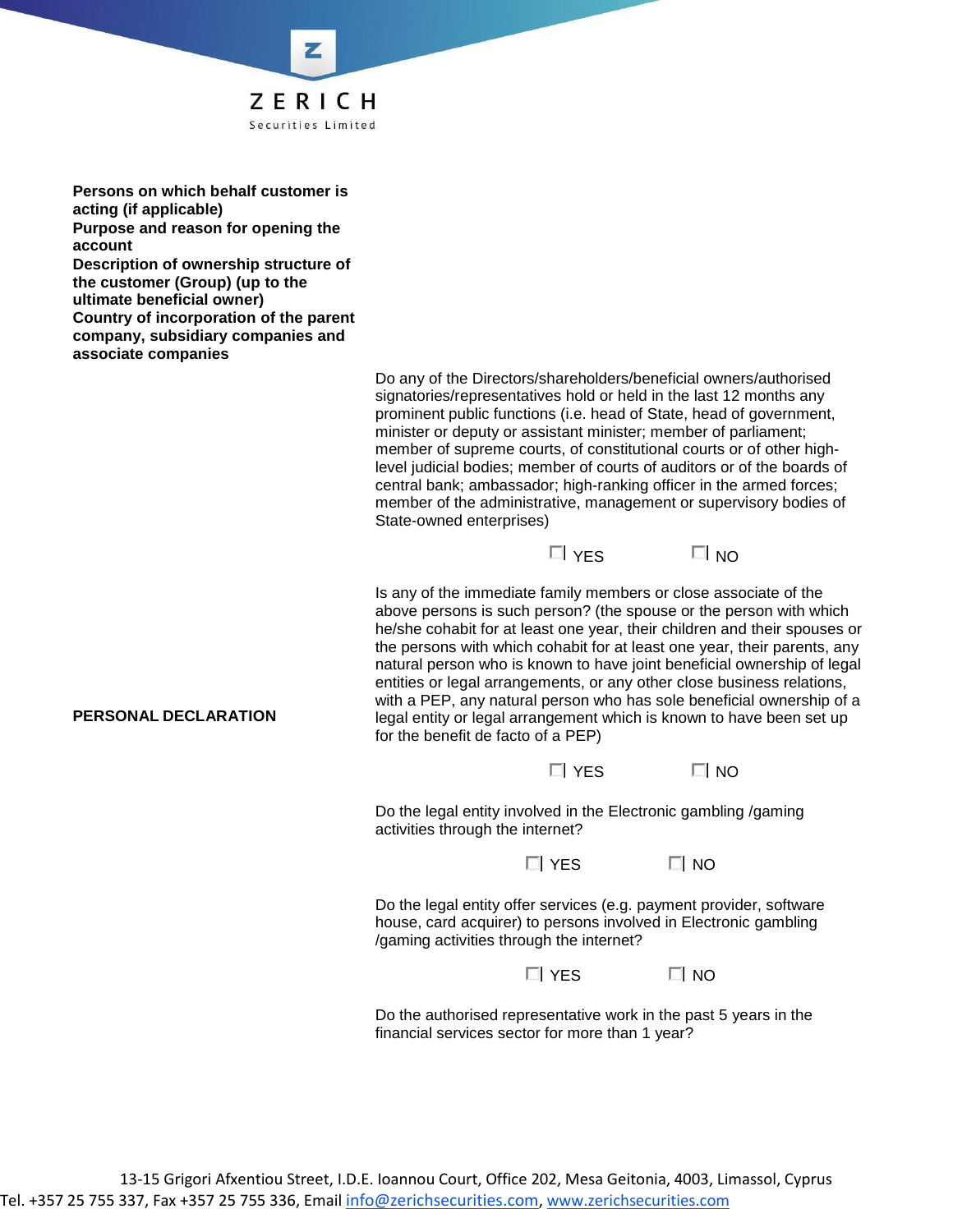

|                             |  |                                                   | $\Box$ YES                                                             | $\Box$ NO     |      |  |
|-----------------------------|--|---------------------------------------------------|------------------------------------------------------------------------|---------------|------|--|
|                             |  | If YES please indicate position and company name  |                                                                        |               |      |  |
|                             |  |                                                   |                                                                        |               |      |  |
|                             |  |                                                   | Do the authorised representative have any certificate/license issue by |               |      |  |
|                             |  | any regulatory body or Ministry?                  |                                                                        |               |      |  |
|                             |  |                                                   | $\Box$ YES                                                             | $\Box$ NO     |      |  |
|                             |  |                                                   | If YES please provide detail information                               |               |      |  |
|                             |  |                                                   | Have any of the Directors/shareholders ever declared bankruptcy?       |               |      |  |
|                             |  |                                                   | $\Box$ YES                                                             | $\Box$ NO     |      |  |
|                             |  |                                                   |                                                                        |               |      |  |
|                             |  | <b>BANK</b>                                       |                                                                        |               |      |  |
|                             |  |                                                   |                                                                        |               |      |  |
|                             |  | <b>BANK</b>                                       |                                                                        |               |      |  |
|                             |  | <b>ACCOUNT HOLDER</b>                             |                                                                        |               |      |  |
|                             |  |                                                   |                                                                        |               |      |  |
| <b>BANK ACCOUNT DETAILS</b> |  | <b>JOIT ACCOUNT HOLDER</b>                        |                                                                        |               |      |  |
|                             |  |                                                   |                                                                        |               |      |  |
|                             |  | <b>ACCOUNT</b>                                    |                                                                        |               |      |  |
|                             |  | <b>SWIFT</b>                                      |                                                                        |               |      |  |
|                             |  |                                                   |                                                                        |               |      |  |
|                             |  |                                                   |                                                                        |               |      |  |
|                             |  |                                                   |                                                                        |               |      |  |
|                             |  |                                                   |                                                                        |               |      |  |
|                             |  |                                                   | Last, first, middle, name                                              |               |      |  |
|                             |  | DULY AUTHORIZED BY AND ACTING ON BEHALF OF        |                                                                        |               |      |  |
|                             |  |                                                   |                                                                        |               |      |  |
|                             |  | Name of the Customer                              |                                                                        |               |      |  |
|                             |  | HEREBY CONFIRM THE ABOVE INFORMATION IS COMPLETE, |                                                                        |               |      |  |
|                             |  |                                                   | TRUE AND ACCURATE TO THE BEST OF MY KNOWLEDGE AND                      |               |      |  |
|                             |  | BELIEF.                                           |                                                                        |               |      |  |
|                             |  |                                                   |                                                                        |               |      |  |
|                             |  |                                                   |                                                                        | Date/         |      |  |
|                             |  | Signature                                         |                                                                        | Month<br>Date | Year |  |
|                             |  |                                                   |                                                                        |               |      |  |

## **Notes 1:**

a) **Capital Protection:** Preserve capital while seeking growth at rate linked to a stockmarket Index. Recommended investment period is 3-5 years.

b) **Capital Growth:** Maximize capital appreciation or the increase in value of a portfolio over the long term. Investments targeted for capital growth tend to have more present to have more than the start of the increase i

risk than assets chosen for capital protection and income generation. Recommended investment period is over 5 years.<br>C) Income Generation: Investment income earned from interest, dividends etc as opposed to that derived fr

investments targeted for capital growth. d) **Income Generation + Capital Growth:** Combination of (b) and (c).

13-15 Grigori Afxentiou Street, I.D.E. Ioannou Court, Office 202, Mesa Geitonia, 4003, Limassol, Cyprus Tel. +357 25 755 337, Fax +357 25 755 336, Email [info@zerichsecurities.com](mailto:info@zerichsecurities.com), [www.zerichsecurities.com](https://www.zerichsecurities.com/)